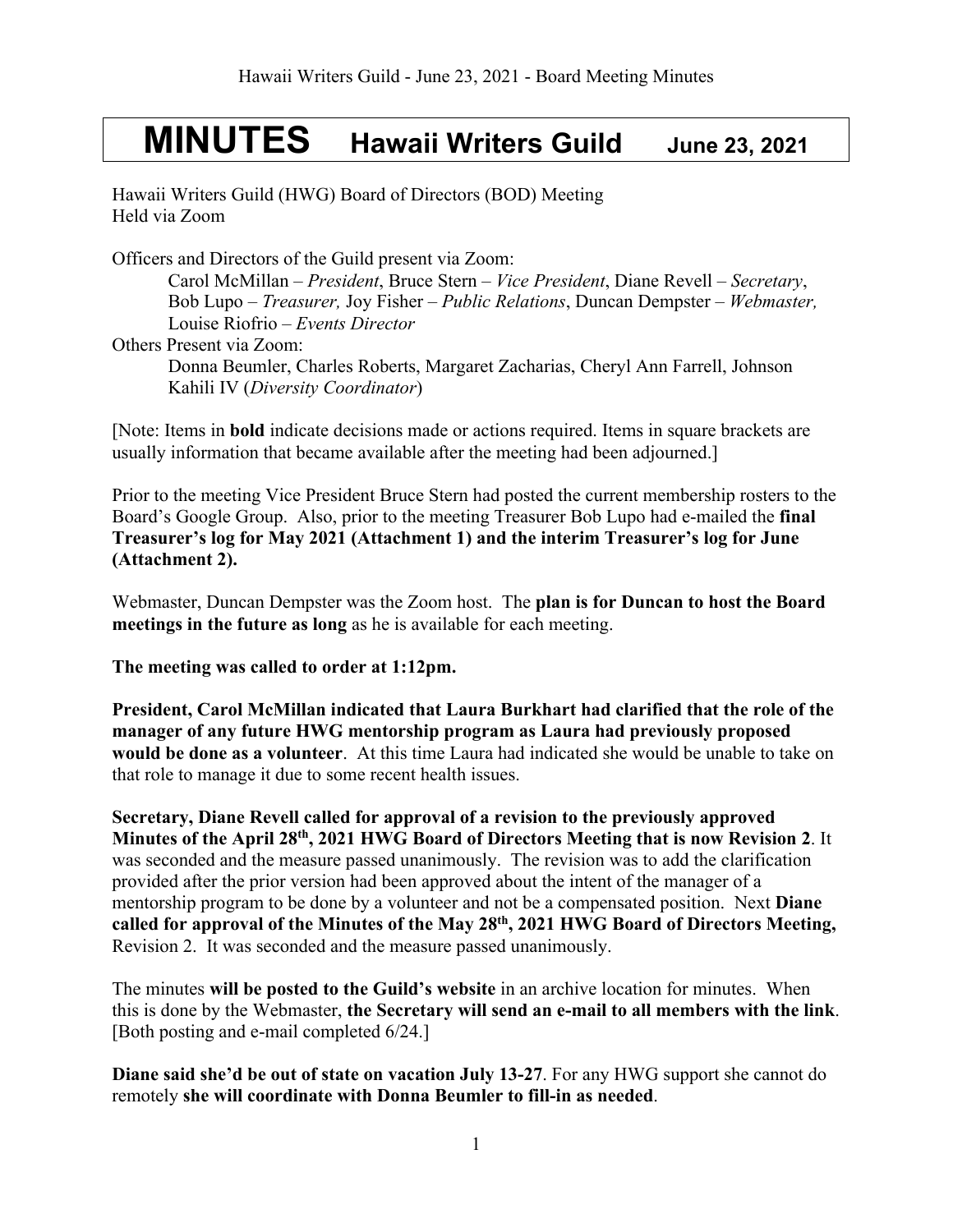Bruce Stern was delayed in joining our meeting, so we skipped to the Treasurer's report next.

**Treasurer, Bob Lupo, provided a summary** for the **final May log provided in Attachment 1 and** the details for the **interim June log in Attachment 2**. We ended May 2021 and began June with an ASB Operating Balance of \$5,167.38. The Guild recorded two membership renewals so far in June, totaling \$80.00, plus a donation from Jacob Louie of \$4.55 (\$5.00, less PayPal's transaction fee of \$.45). Hence, our Interim June '21 ASB Operating Balance totals \$5,251.93 as of today. Check #125, payable to Joann Williams, for \$110.00 for the Christmas in July Festival, has not debited our ASB account yet.

**Bruce Stern, Vice President**, provided a summary of the **membership status with 76 active members that includes two student members**, so no change since last month in the totals. The Opt-in List had no additional changes since late May. There are no pending members.

Previously **Bruce did** reactivate the HWG Twitter account and the **handle for the Twitter account is @HIwritersguild**. He has not posted to it since that initial reactivation but **plans to tweet links to our two HWG YouTube channel series**, "WriteOn!" and "In the Writers Studio".

Committee Reports/Updates:

**Louise Riofrio, Events Director,** has kept the membership aware of the independent pop-up bookshop events currently held twice a week in Waikoloa and Kamuela, respectively with her weekly e-mails. At the most recent event, 6 authors were there with each selling at least one of their books. She recently made payments for tables at the **Joanne Williams Christmas in July. It will be held this year on Saturday, July 17th from 9am-5pm at the King Kamehameha Hotel in Kailua-Kona**. She has reserved tables for the independent pop-up bookshop. **Those who want to sell books there can do so by reserving a place with Louise and sharing in the table fees.** Their table location will be in the ballroom area. **She also sent a check provided by our Treasurer to reserve a table for the Guild to have an informational table that will be in the entry area of the hotel**. The Guild has previously participated in the Christmas in July events, and we had the funds allocated in our approved budget for this year. **Carol McMillan agreed to spend part of her time that day staffing the Guild's table, Joy Fisher was also going to be there, and other members are encouraged to join** with our business cards and trifold brochures on hand to hand out, but no book selling at our Guild table. Set-up time begins at 7am with the event open to the public at 9am. Carol will be given some of the Guild brochure and business cards for initial set up as Joy won't be able arrive until 9am. The HWG banner should also be taken for the set-up.

Louise mentioned the **November Kauai Writers Conference has received confirmation from the mayor of Kauai they can proceed with the event this year** as it had not been certain the rules were settled until now for large events on Kauai. She was sending the details to the Board and Joy would pass them along to the broader membership, **as a Guild member we can receive a 25% discount and Joy's message will indicate how** [sent the evening of June 23rd]. **Master**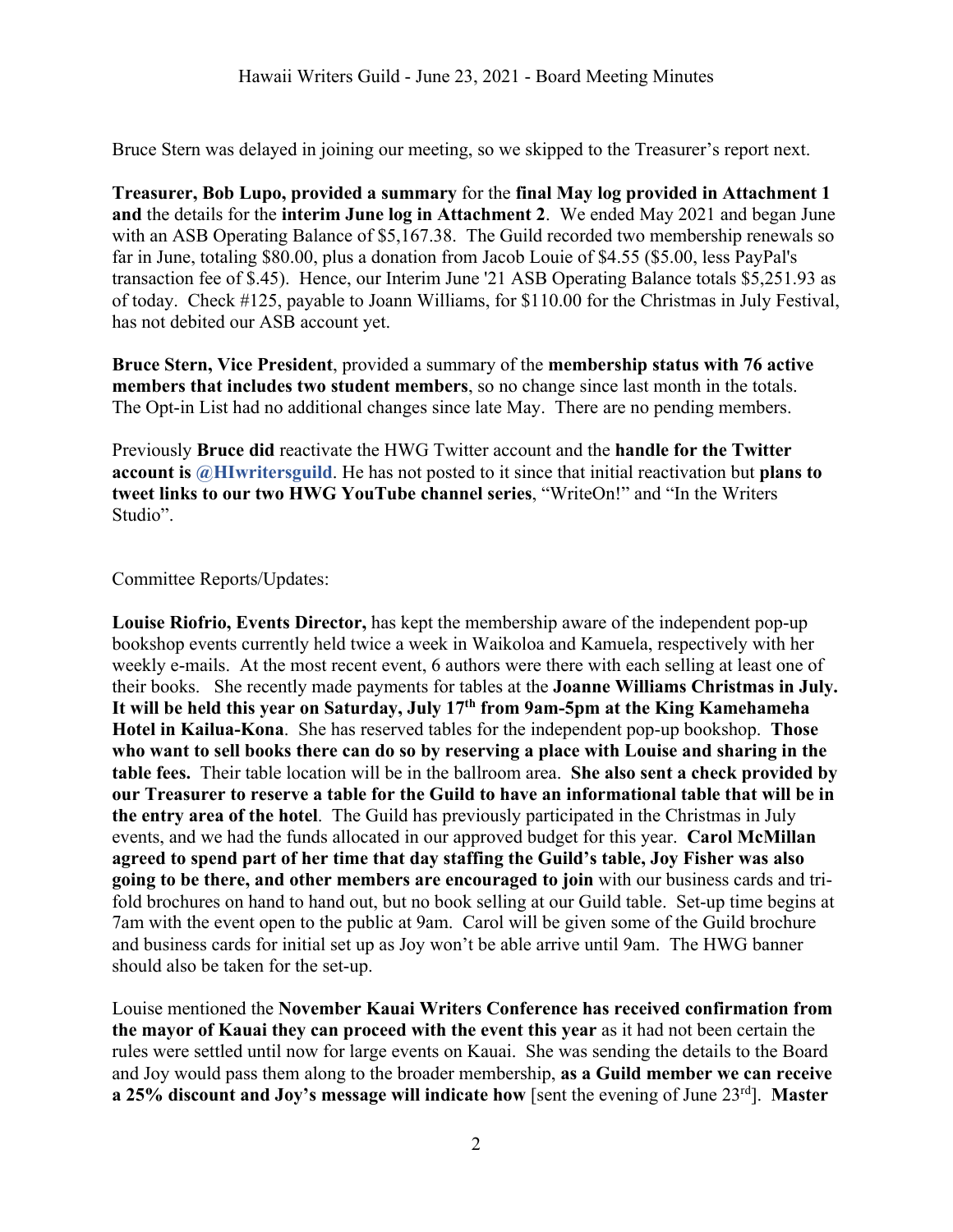**classes are to be held November 8th to 11th while the main conference is held November 12th to 14th**. The Guild will again have an informational table at the event. Carol McMillan said she has already made plans to attend.

Louise will be out of state for an extended period of time and another member, **Johnson Kahili, has agreed to transition into Louise's job as the Guild's Event Director.** [Per our **Bylaws, Section 6.3 this requires Board of Directors approval**. It was not done formally at this meeting but will be done in the future with no anticipated objections expressed today. Johnson plans to coordinate more specific transition information with Louise when both are at the Christmas in July event.]

**The Public Relations Director, Joy Fisher**, said there were no recent PR releases. However, she and Cece Johansen have done much work and the **first edition of the HWG Newsletter** appears on track to be **published to our website in July**. She said one article remains to be written as well as a welcome from our President, Carol McMillan. Carol will write her item once all the rest is complete. The many features for the first edition consist of the following:

- New member profiles of the 8 who have joined in 2021- She had questionnaire replies with information from each of them to allow for the write-ups.
- A synopsis of new 2021 publications by eight of our authors.
- Two items about the Volcano Writers Group consisting of an interview with the group members about their publication "Voices From The Mist" that will include a link to video of the Zoom interview plus how they developed their first book and any future book plans.
- Two short opinion pieces from our authors in a Genre Corner feature:
	- o One with Lehua Wells She was stumped in her attempts to write the great American novel, but once she heard about writing an episodic novel instead, she has been writing every day.
	- o One with Amanda JS Kaufmann on how she used writing of "punk" haiku to get over a mid-life crisis
- Carol McMillan's welcome to the Guild and our newsletter, as well as a welcome to the newsletter by the editors, Joy and Cece.

Joy sent a message to the membership on May 26th **looking for someone with experience to head a grant writing activity to apply for next year's Laura Jane Musser Fund grant.** The request it also posted to our Guild website Home page. **So far, she has not received any replies but if any members who know of non-members that would like to volunteer to help with this, do contact Joy**. Ideas for a specific project for use of the funds if a grant were to be obtained should be sent to Joy or other Board members.

**Our Webmaster, Duncan Dempster**, confirmed previously the **e-mail associated with** the Hawaii Writers Guild's **Zoom account** has been switched from that of our prior president, Diann Wilson, to his administrative e-mail tied to our website: admin@hawaiiwritersguild.com. **This also involved a password change for those who use it to host HWG Zoom events. [**Transition of annual Zoom fees to the Guild is not yet in place; Bob Lupo may need to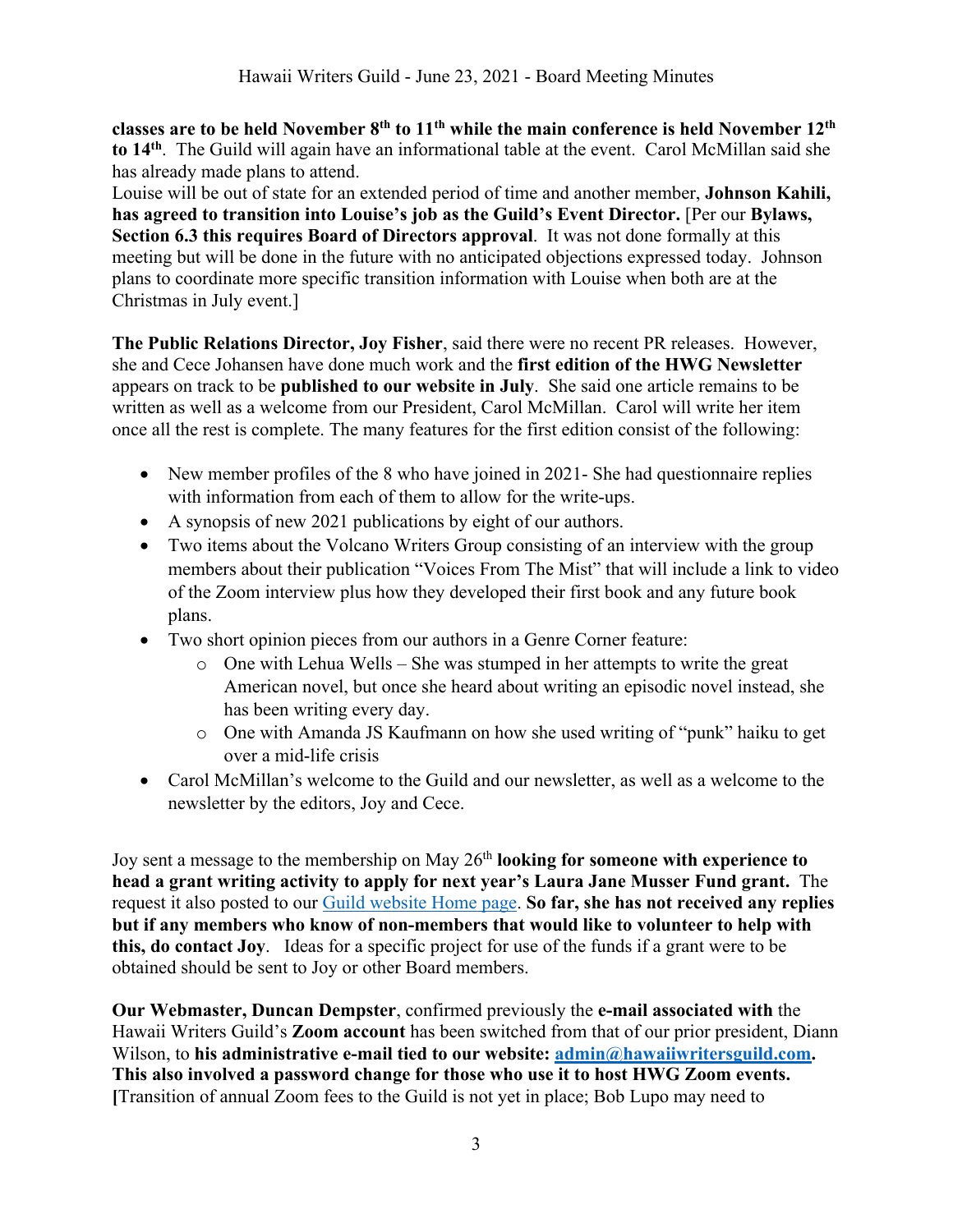coordinate this with Diann Wilson and Duncan per our April Board Meeting discussion.] Duncan coordinated with Margaret Zacharias to ensure the Saturday HWG Reading and Responses writers group had the updated information as they were the first to use it since the change. He also provided the information to Board members and though we've had a few glitches, when made aware, Duncan works to smooth out any issues.

Duncan sent to the membership a question as to **what ideas they had to make improvements to the website in April** and had received nine replies. Some of the **good ideas suggested will take a bit of time to evaluate and implement and he is still working on them. Progress to date includes updates to the Writer Resources section of the website**: a **Short Story Outline Template provided by Charles Roberts has been added to the "How To ..." page**, and he is removing obsolete links and adding some new links to the Connections page. Duncan mentioned he already had **a version of a disclaimer on the Writing Resources/Local Help page of the HWG website** but **updated it by considering the one proposed by Joy** and discussed at our prior Board meeting. He replied to a thank you message from Bianca Pace, a leader of a youth writing group on Oahu who found our website and brought it to the attention of her group, The All Saints Writers. He said he plans to send a second thank you to her and let her know he is adding one of the young member's ideas to our Connections page of her suggested **link to help writers protect their wrists and hands:** A Writer's Guide To Healthy Wrists And Hands (wristco.com).His thank you will also point out to them how to access the Guild's YouTube channel [competed on June 24th].

Duncan has made some **updates to the Our Authors** webpage for two newer members that provided him with information and photos and also removed four former members who are no longer active members.

**Planning for the 3rd edition of our literary review** *Latitudes* **was led by Bob Lupo.** Based on his experience as previous managing editor and feedback from others, the following was agreed as a path forward. **The work on a 3rd edition to be out in Winter 2022 should begin in late July for the first meeting.** We discussed **whether each of the four genres should have more than one editor to get more eyes on the decisions as to which submittals make the cut**. **Two options** for having more editorial review of submittals seemed to be 1) **two editors** per genre or 2) **one editor per genre but have one at-large editor** to support each of the other editors. It was **agreed the previous guidelines should become requirements and those who do not comply with their submittals should have the submittal rejected** as this is more in line with other literary journal submission rules. It also lessens the burden on the editor(s) to try to get back to the authors and doing extra work to bring them into compliance. **Diane Revell agreed to work with the prior guidelines and create a submittal requirements form** and spell out the process for acceptance/rejection. Bob thought the prior **time of two months open period for submissions seemed okay** and no one raised an objection. **Bob Lupo agreed he'd be willing to serve again as the managing editor**. Joy suggested that **even though Tamara Williams moved to Georgia she may still be willing to serve again as poetry editor**. Concern was raised by Joy that **Jan Asch as prior drama editor may not be able to serve** due to her husband having some health issues, so we **may need someone else for that role. Someone suggested Bryan Furer** might be a suitable replacement if he was willing. It looks like **one of the first tasks will be recruiting the new team** especially if we want to go with additional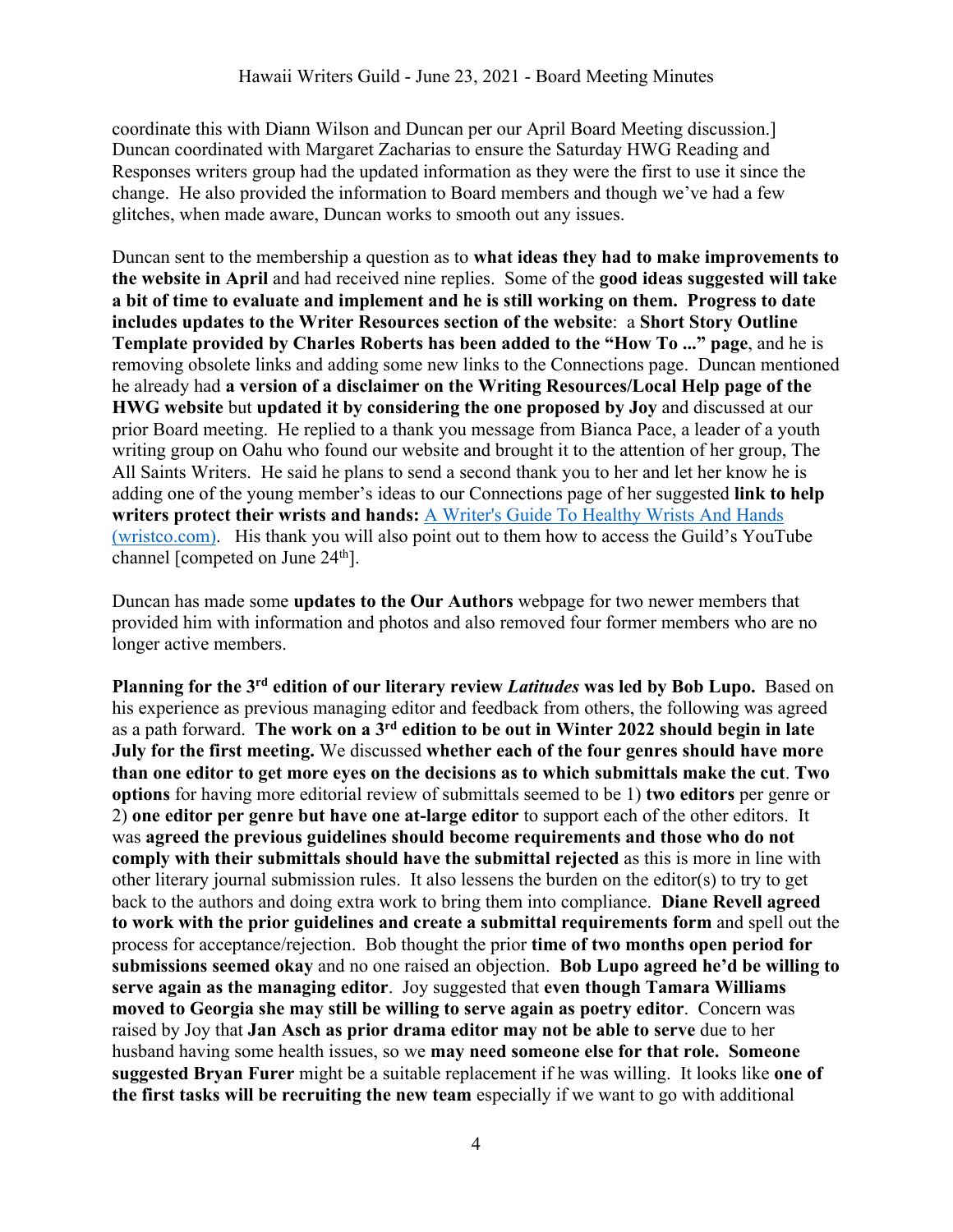editors per genre. Also, will need to **confirm others who were on last year's team that are interested in serving again**.

**Bryan Furer, South Hawaii/Volcano Regional Director, was not at this meeting** but Joy had worked with the group as she indicated earlier with an interview for an article in the coming HWG Newsletter**. Bryan consistently posts announcements of the Volcano Writer Group's alternate week meetings on the Hawaii Writers Group Members Facebook page** now that they have resumed with the reduced pandemic restrictions. Eila Algood, North Hawaii/North Kohala Regional Director has a standing conflict, so did not attend. Diane Revell indicated **the writing group for North Kohala that Eila leads was on a break for the month of June but will be active again in July**.

#### New Business

Following up on the idea she mentioned last month and with the Board's encouragement, **Carol McMillan will be offering an in person class at Tutu's House in Kamuela open to the public** about writing **for those who are happy to talk story but don't see themselves as writers**. The class is a trial to see if she wants to go beyond the current one month set of classes to be **offered in August, Monday evenings 6pm -7pm** titled **"Talk Story/Write Story." Its purpose is to get those folks more comfortable with writing their stories**. She especially hopes to encourage those who have Hawaii specific stories to tell.

Asked if any of the non-Board members had comments, **Cheryl Ann Ferrell mentioned she made successful use of the Opt-in List**. She was able to contact one of our members who had science fiction as his genre and obtained some useful suggestions for a short story she was writing.

### The **next regular Board meeting date** is set for **Wednesday, July 28th** at **1:00pm-2:30pm via the Guild's own Zoom account**.

The meeting was adjourned at 2:22 pm.

Respectfully submitted, Diane Revell, Secretary

#### Announcements:

- 1. The **next regular Board meeting time and place: Wednesday, July 28th at 1:00pm – 2:30pm. Meetings will all be via Zoom for the foreseeable future**. Attendance via internet or phone via Zoom will be offered and if still under "stay at home" restrictions it will be the sole method used.
- 2. **Requests for items to be added to the agenda for the next regular Board meeting** should be **sent to the President Carol McMillan and Secretary Diane Revell at their e-mail addresses** (sylvanease@gmail.com and diane.b.revell@gmail.com) 10-days prior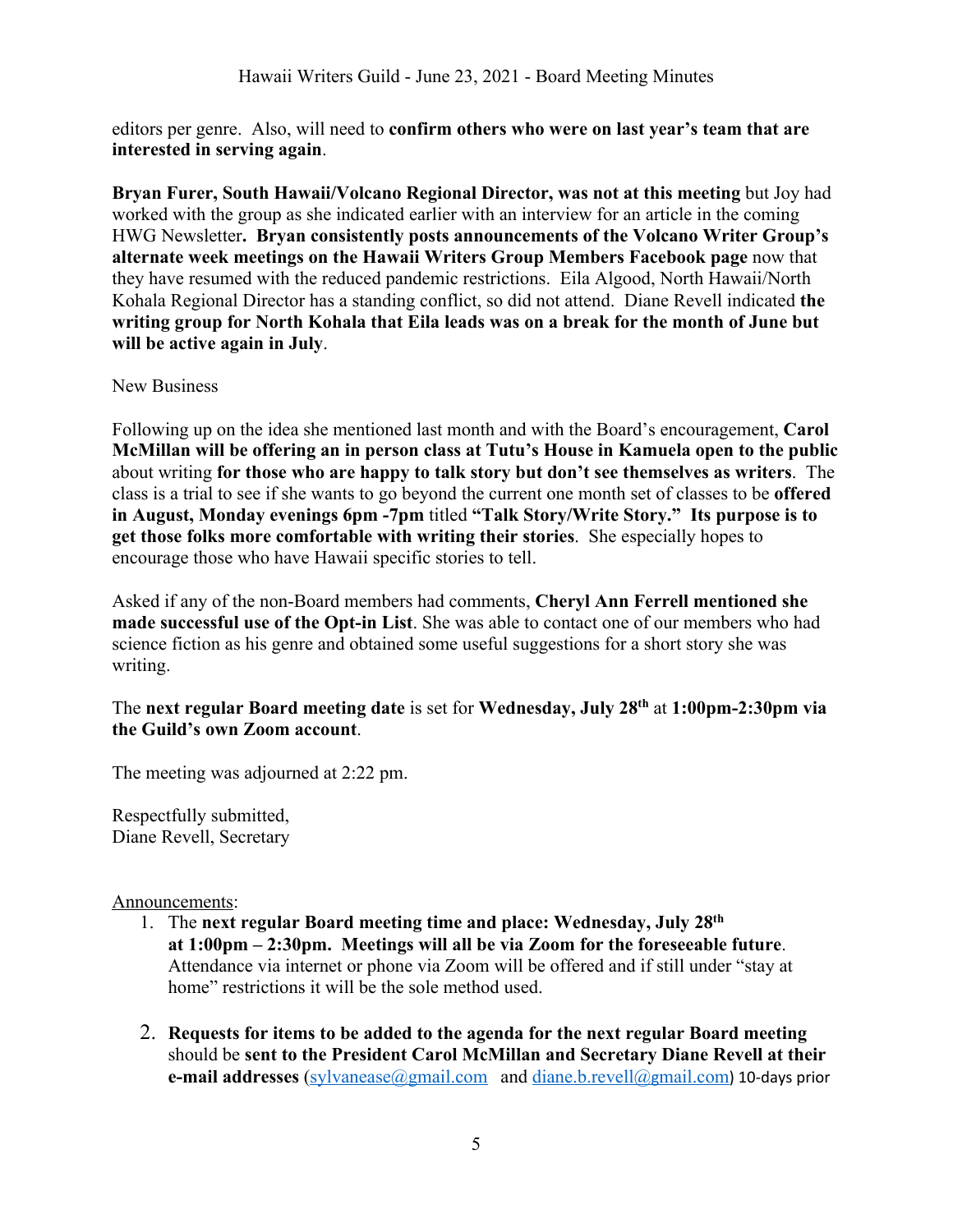Hawaii Writers Guild - June 23, 2021 - Board Meeting Minutes

to the next meeting, so **by July 18th**. The **agenda will be e-mailed June 23rd** to the full membership five days prior to the meeting.

Attachment 1: Hawaii Writers Guild Final Treasurer's Log for May 2021

Attachment 2: Hawaii Writers Guild Interim Treasurer's Log for June 2021

### Parking Lot:

- 1. In July hold Board of Directors vote in accordance with Bylaws, Section 6.3 to approve transition of Events Director duties from Louise Riofrio to Johnson Kahili IV.
- 2. In August have Johnson Kahili IV, serving as Diversity Coordinator, report on any recent status.
- 3. In July check with Bob Lupo to see if way to transition financial payments for annual Zoom fees from Diann Wilson to our HWG account figured out. Needs to be in place prior to April 2022.
- 4. HWG now has an account for the Guild on the SAM.gov website. Diane Revell's memo provides the information for both items including the history to obtain them. She wanted to include an attachment with the details on the SAM.gov account but not until she could assure the security of the information. She will consider Bruce Stern's suggestions to encrypt the item in Word and including use of a password management tool like KeePass to secure the information and report back.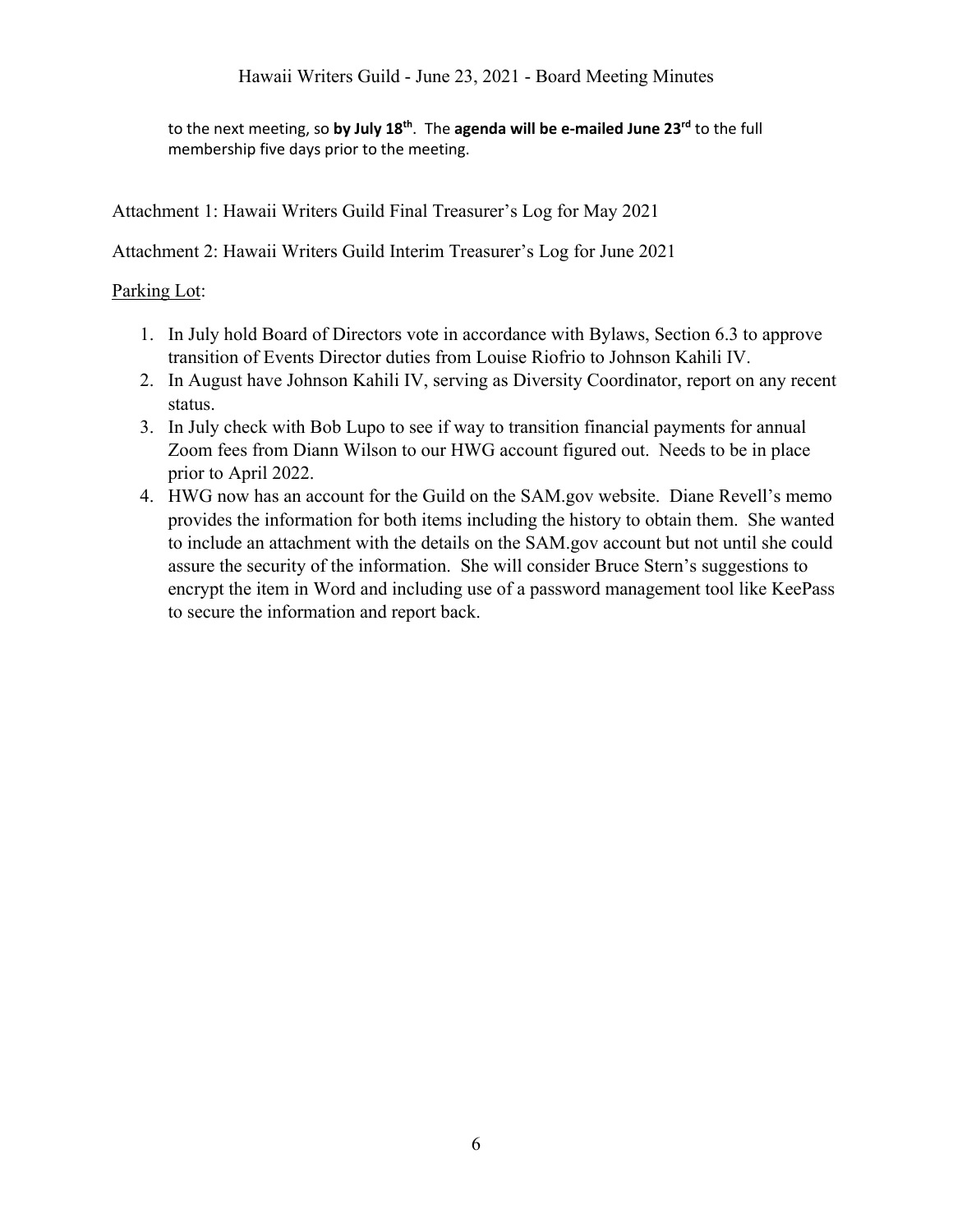# Attachment 1: Hawaii Writers Guild Final Treasurer's Log for May 2021

| Hawaii Writers Guild Treasurer's Log as of May 28,2021 |                          |                                            |            |  |         |         |
|--------------------------------------------------------|--------------------------|--------------------------------------------|------------|--|---------|---------|
|                                                        |                          | ASB Operating Balance as of April 30, 2021 | \$4,723.22 |  |         |         |
|                                                        |                          |                                            |            |  |         |         |
|                                                        |                          | <b>May Inflows</b>                         |            |  |         |         |
| Amanda Kaufman, New Member, PayPal                     |                          |                                            |            |  |         | 40.00   |
| Sarah-Lynne Simspon, New Member, PayPal                |                          |                                            |            |  |         | 40.00   |
| Hannah Michnya, New Mewmber, PayPal                    |                          |                                            |            |  |         | 40.00   |
| Linda Ulleseit, Membership RenewaL, PayPal             | 40.00                    |                                            |            |  |         |         |
| Susan Cyewski, New Member, PayPal                      |                          |                                            |            |  |         | 40.00   |
| Patty Bigelow, Membership Renewal                      |                          |                                            |            |  |         | 40.00   |
| Laura Burkhart, Membership Renewal                     |                          |                                            |            |  |         | 40.00   |
| Laura Burkhart, Donation                               |                          |                                            |            |  |         | 160.00  |
| Amazon 501-c-3 Rebate                                  |                          |                                            |            |  |         | 9.16    |
|                                                        | <b>Total May Inflows</b> |                                            |            |  |         | 449.16  |
|                                                        |                          | <b>May Outflows</b>                        |            |  |         |         |
| <b>ASB Monthly Service Fee</b>                         |                          |                                            |            |  | $-5.00$ |         |
|                                                        |                          | <b>Total May Outflows</b>                  |            |  |         | $-5.00$ |
| ASB Operating Balance as of May 28, 2021               |                          |                                            |            |  |         | 5167.38 |